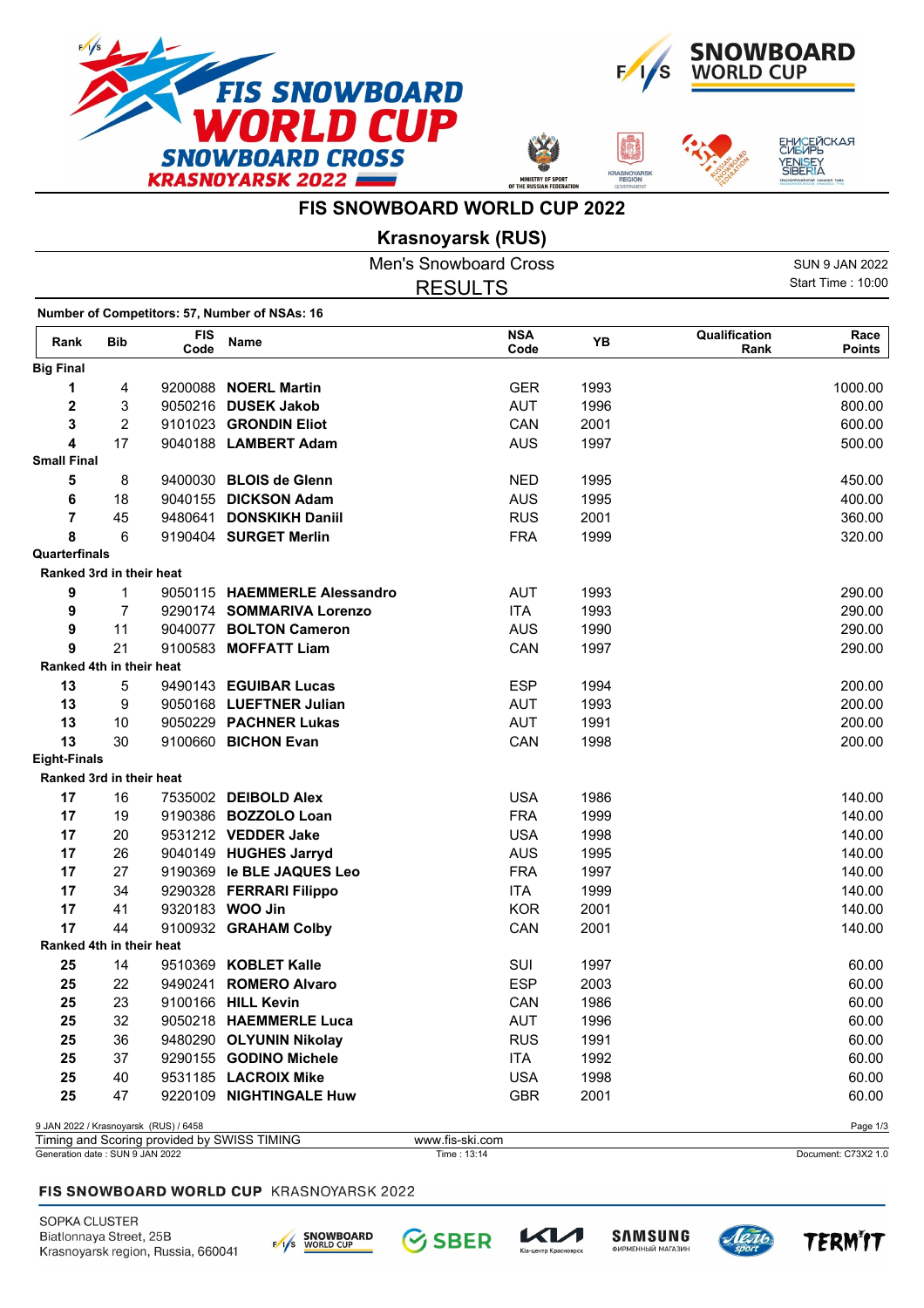## **FIS SNOWBOARD WORLD CUP 2022**

**Krasnoyarsk (RUS)**

|                             |            |                    |                          | <b>Men's Snowboard Cross</b> |      |                       | <b>SUN 9 JAN 2022</b> |
|-----------------------------|------------|--------------------|--------------------------|------------------------------|------|-----------------------|-----------------------|
|                             |            |                    |                          | <b>RESULTS</b>               |      |                       | Start Time: 10:00     |
| Rank                        | <b>Bib</b> | <b>FIS</b><br>Code | Name                     | <b>NSA</b><br>Code           | YB   | Qualification<br>Rank | Race<br><b>Points</b> |
| 1/16 Finals                 |            |                    |                          |                              |      |                       |                       |
| Ranked 3rd in their heat    |            |                    |                          |                              |      |                       |                       |
| 33                          | 13         |                    | 9290112 LEONI Tommaso    | <b>ITA</b>                   | 1991 |                       | 24.00                 |
| 33                          | 15         |                    | 9200144 KIRCHWEHM Umito  | <b>GER</b>                   | 2000 |                       | 24.00                 |
| 33                          | 24         |                    | 9531119 LEITH Senna      | <b>USA</b>                   | 1997 |                       | 24.00                 |
| 33                          | 25         |                    | 9190484 SODOGAS Quentin  | <b>FRA</b>                   | 2002 |                       | 24.00                 |
| 33                          | 28         |                    | 9190459 HERPIN Guillaume | <b>FRA</b>                   | 2001 |                       | 24.00                 |
| 33                          | 29         |                    | 9050245 PICKL David      | <b>AUT</b>                   | 1997 |                       | 24.00                 |
| 33                          | 31         |                    | 9200120 BECKHAUS Leon    | <b>GER</b>                   | 1998 |                       | 24.00                 |
| 33                          | 33         |                    | 9510380 BITSCHNAU Pascal | SUI                          | 1998 |                       | 24.00                 |
| 33                          | 35         |                    | 9510336 WATTER Nick      | SUI                          | 1995 |                       | 24.00                 |
| 33                          | 38         |                    | 9530683 KAMISKY Paul     | <b>USA</b>                   | 1991 |                       | 24.00                 |
| 33                          | 39         |                    | 9050199 JUD Sebastian    | <b>AUT</b>                   | 1995 |                       | 24.00                 |
| 33                          | 49         |                    | 9510384 LUBASCH Nicola   | SUI                          | 1998 |                       | 24.00                 |
| 33                          | 51         |                    | 9050250 DORNHOFER Marco  | <b>AUT</b>                   | 1999 |                       | 24.00                 |
| 33                          | 53         |                    | 9120101 YE Kangjia       | <b>CHN</b>                   | 2002 |                       | 24.00                 |
| 33                          | 54         |                    | 9150182 ZERAVA Jakub     | <b>CZE</b>                   | 1998 |                       | 24.00                 |
| 33                          | 55         |                    | 9120092 WANG Huiyang     | <b>CHN</b>                   | 2003 |                       | 24.00                 |
| Ranked 4th in their heat    |            |                    |                          |                              |      |                       |                       |
| 49                          | 43         |                    | 9480494 ANISIMOV Andrei  | <b>RUS</b>                   | 1997 |                       | 15.80                 |
| 49                          | 46         |                    | 9050236 KROH Andreas     | <b>AUT</b>                   | 1998 |                       | 15.80                 |
| 49                          | 48         |                    | 9480364 DILMAN Daniil    | <b>RUS</b>                   | 1996 |                       | 15.80                 |
| 49                          | 50         |                    | 9040236 DENT Declan      | <b>AUS</b>                   | 2000 |                       | 15.80                 |
| 49                          | 52         |                    | 9030002 WILLIAMS Steven  | <b>ARG</b>                   | 1988 |                       | 15.80                 |
| 49                          | 56         |                    | 9040237 DENT Kobi        | <b>AUS</b>                   | 2000 |                       | 15.80                 |
| 49                          | 57         |                    | 9480809 ATYLIN Alexander | <b>RUS</b>                   | 2004 |                       | 15.80                 |
| Did not start in their heat |            |                    |                          |                              |      |                       |                       |
|                             | 42         |                    | 9150149 KUBICIK Jan      | <b>CZE</b>                   | 1996 |                       |                       |
|                             | 12         | 9200081            | <b>BERG Paul</b>         | <b>GER</b>                   | 1991 |                       |                       |

9 JAN 2022 / Krasnoyarsk (RUS) / 6458 Page 2/3 Generation date : SUN 9 JAN 2022 Time : 13:14 Document: C73X2 1.0 Timing and Scoring provided by SWISS TIMING www.fis-ski.com

## FIS SNOWBOARD WORLD CUP KRASNOYARSK 2022